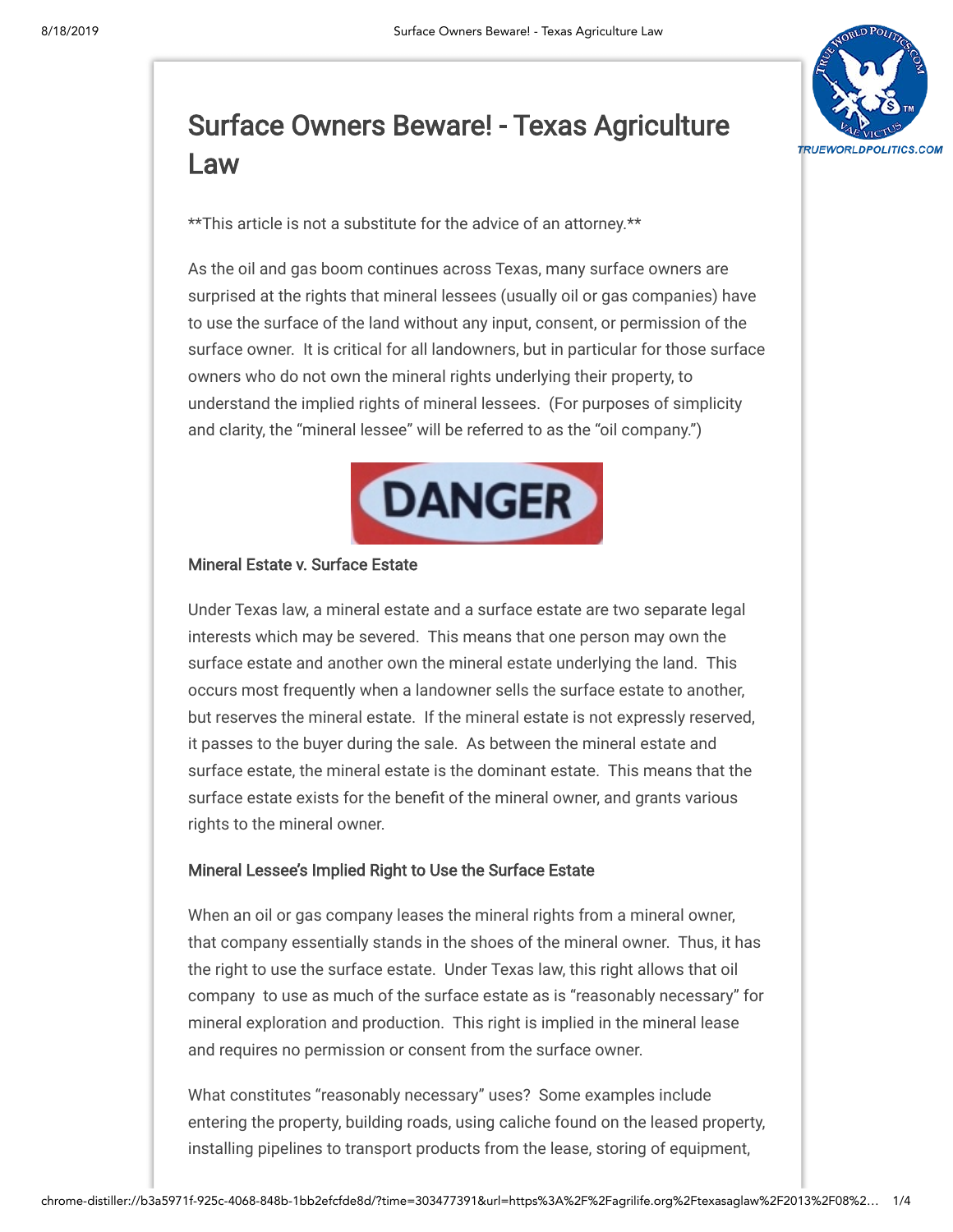and injecting saltwater in disposal wells. Further, absent contractual provisions to the contrary, an oil company can select the locations of wells and pipelines to be place on the property without input from the surface owner.

## Mineral Lessee's Use of Groundwater

When the mineral estate and the surface estate are severed and belong to two different owners, who owns the groundwater? The surface owner or the mineral owner?

Many landowners are surprised to know that groundwater is considered part of the surface estate, and not part of the mineral estate. Under Texas law, unless specified otherwise, the mineral estate consists only of oil, gas, uranium, sulfur and salt. Groundwater is part of the surface estate, even though it is located below the surface. Because of this, like the other portions of the surface estate, an oil company can use that amount of groundwater "reasonably necessary" to explore and produce minerals on the land. Generally, groundwater used for the exploration or drilling of oil does not require the oil company to obtain a permit from the local groundwater conservation district. Water used for production generally does fall within groundwater conservation district jurisdiction and requires a permit. Groundwater conservation districts in Texas are divided on their approach to applying this rule to water wells drilled for fracking. Some districts consider fracking to be production, thereby requiring a permit. Other districts consider fracking to fall within the exemption for exploration or drilling and require no permit.

#### Liability for Damages to the Surface Estate

So what happens if an oil company damages the surface estate? Can the surface owner sue the oil company?

A surface owner's rights are limited. The oil company is not liable for damages unless the surface owner can prove one of the following: (1) the oil company went beyond what was "reasonably necessary" for exploration and production; (2) the company violated the accommodation doctrine; or (3) the company caused injuries due to its negligence.

\* Reasonably Necessary: Unreasonable or excessive use of the property will result in liability for the oil company. For example, if an oil company created a larger drill pad than necessary, it might be found to have acted unreasonably. Further, an oil company's use of the surface of one leased property to benefit land other than the leased premises is unreasonable.

\* Accommodation Doctrine: This doctrine requires the oil company to accommodate the surface uses of the property where reasonably possible. In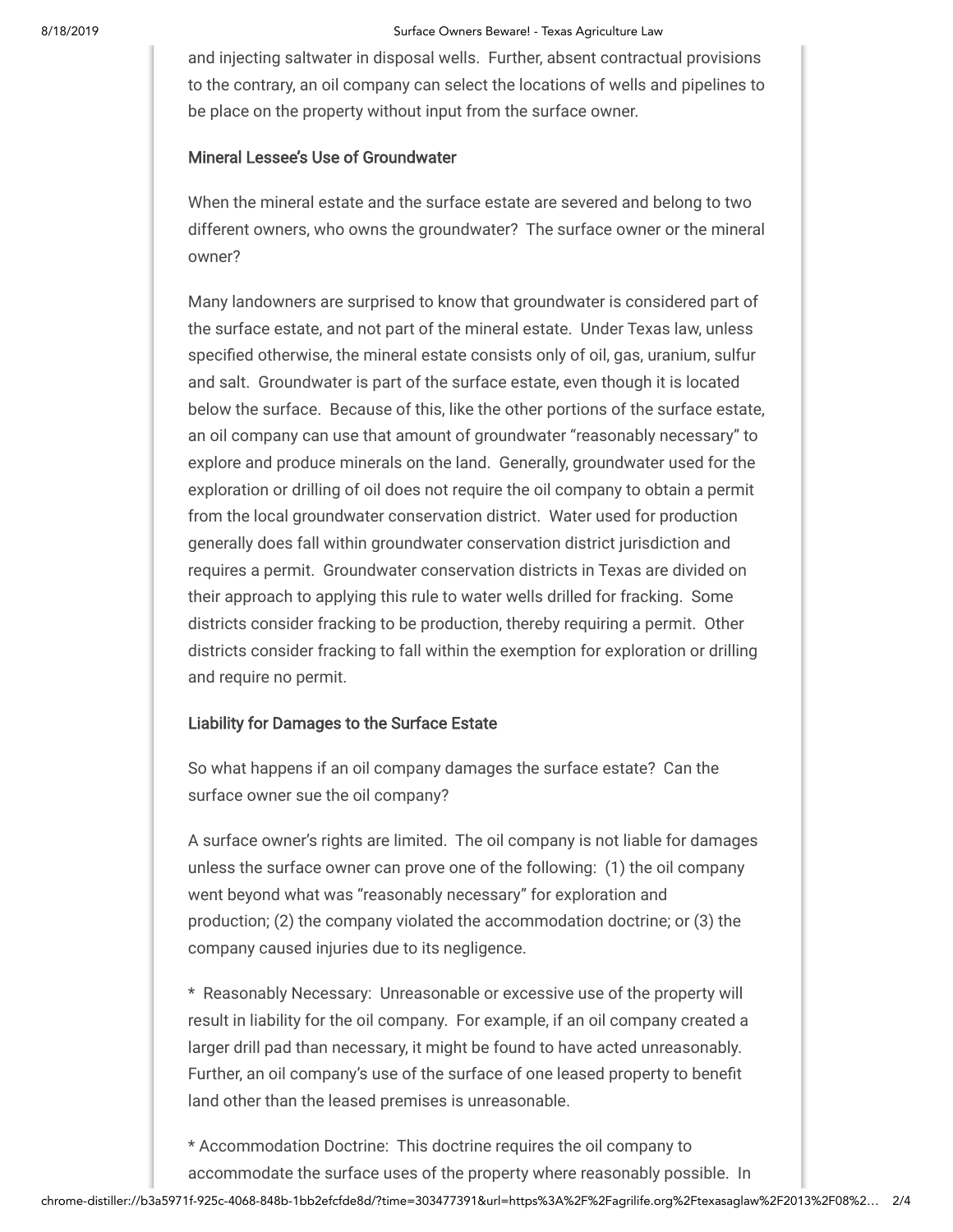#### 8/18/2019 Surface Owners Beware! - Texas Agriculture Law

order for a surface owner to claim that a lessee failed to accommodate an existing use of the surface, he must prove that: (1) The mineral owner's actions "precludes or substantially impairs the existing use"; (2) "There is no reasonable alternative method available to the surface owner by which the existing use can be continued"; and (3) There are reasonable alternatives available to the mineral lessee that will allow the discovery of minerals while also allowing the surface owner to continue his existing uses. A prior blog post discussed a recent accommodation doctrine case involving a Texas rancher against an oil company. To read that, click [here.](https://agrilife.org/texasaglaw/2013/07/08/a-cattle-rancher-v-an-oil-company-the-accomodation-doctrine/)

\* Negligence: Texas courts have refused to find negligence in numerous cases involving damage to the surface owner caused by an oil company. For example, courts have found that the failure to restore the surface at the end of drilling, the failure to prevent livestock from entering into the drilling area, and the draining of groundwater previously used for domestic use do not constitute negligence for which the oil company can be held liable. Negligence has been found, however, in situations where an oil company polluted groundwater, caused subsidence, and disposed of salt water in an unlined pit.

### What Can Surface Owners Do To Protect Themselves?

The best option for a surface owner to protect himself is to be involved in the negotiations of the mineral lease When the surface owner and mineral owner are the same person, it is easier to ensure that these terms are raised with the oil company. When the surface and minerals are owned by separate parties, however, these provisions may be overlooked by a mineral owner. It is important for a surface owner to seek to be involved in lease negotiations and to negotiate protections into a lease. This involvement is usually sought by reaching an agreement with the mineral owner that will allow for surface owner involvement in negotiations or an agreement that the mineral owner will require certain terms be include in all mineral leases. For example, a mineral lease could require that a surface owner and the mineral lessee mutually agree on the location of any wells or other drilling activities. A mineral lease could also require that at the conclusion of drilling, the surface estate must be placed back into the same condition that it was prior to drilling being commenced. A third option would be to include a liquidated damage clause in the lease that would require the oil company to pay a set amount at the beginning of the lease to cover surface damages.

Another option is for a surface owner to work with the oil company leasing the minerals. Even though they are not required to do so, many oil companies will attempt to be neighborly and work with the surface owner to avoid conflicts. A surface owner may also seek an agreement as to surface-use with the oil